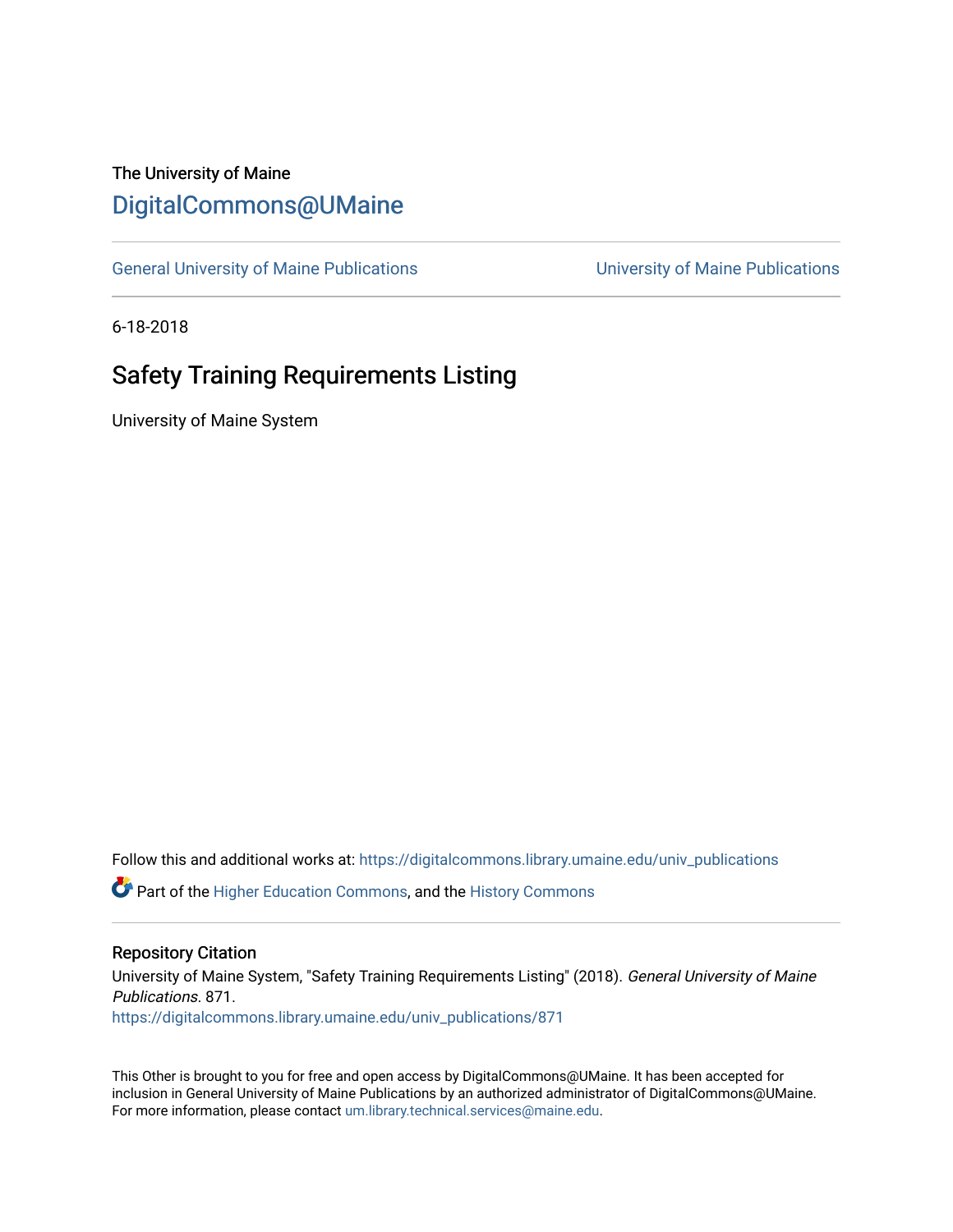### Safety Training Requirements Listing

#### General Information

All University of Maine System (UMS) employees must complete required safety training. Employees include Faculty, Staff, Graduate Students, Post Docs, and Student Employees (including work study students, Teaching Assistants, Resident Directors, and any other person who receives pay or compensation for work performed). This also includes temporary and part-time employees.

#### Training Records and Documentation

All training must be documented and maintained in the work area either by the supervisor or in the employee's records.

#### How to Receive Training

Training courses are either on-line or conducted by the campus safety staff, the UMS Safety Management (SM) department, the employee's supervisor, or an outside training source/venue.

Please see your supervisor to review your specific training requirements.

#### Contact Information

If you have any questions about the training requirements, or how to obtain the training, please contact your campus safety personnel or the UMS Safety Management department at 581- 4055 or email us at  $sem@maine.edu$ .

University of Maine System / Safety Management 5784 York Complex Building #7 Orono, Maine 04469 Phone: 207.581.4055 | Fax: 207.581.4085 | E-mail: sem @maine.edu [A Member of the University of Maine System](https://www.maine.edu/)

#### Complete Listing of Safety Training Requirements and Information

Any training requirements listed below where the Trainer is listed as 'On-line', you may visit the UMS Safety Management webpage on the UMS MyCampus portal.

| Topic                                                                                        | Who is Required Training                                                                                                                | Frequency               | Trainer(s)      |
|----------------------------------------------------------------------------------------------|-----------------------------------------------------------------------------------------------------------------------------------------|-------------------------|-----------------|
| <b>Advanced Emergency</b><br><b>Action Plan (Evacuation</b><br><b>Coordinator</b> ) Training | All employees who remain behind as "Evacuation Coordinators" that assist persons in orderly<br>evacuation of buildings in an emergency. | -Initially              | -SM             |
| <b>Annual Basic Safety</b><br>Training                                                       | All employees                                                                                                                           | -Initially<br>-Annually | -SM<br>-On-line |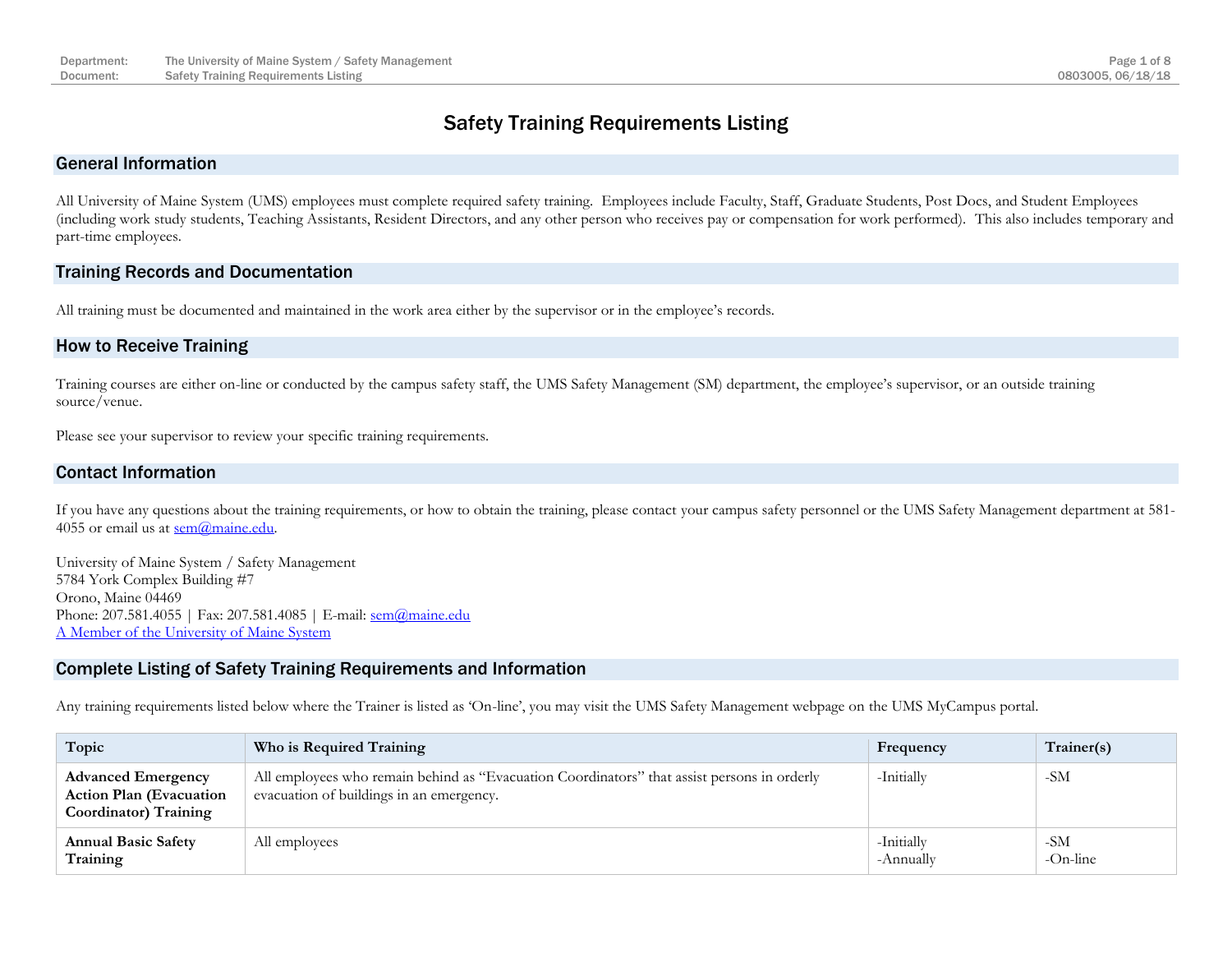| Topic                                     | Who is Required Training                                                                                                                                                                                                                                                                                                                                                                                                                                                                                                                                                                                                                                              | Frequency                                                     | Trainer(s)                 |
|-------------------------------------------|-----------------------------------------------------------------------------------------------------------------------------------------------------------------------------------------------------------------------------------------------------------------------------------------------------------------------------------------------------------------------------------------------------------------------------------------------------------------------------------------------------------------------------------------------------------------------------------------------------------------------------------------------------------------------|---------------------------------------------------------------|----------------------------|
| <b>Asbestos Awareness</b><br>Training     | Required for all employees that are occupationally exposed to asbestos, and employees who perform<br>housekeeping operations in an area which contains Asbestos Containing Material (ACM) or<br>Presumed Asbestos Containing Material (PACM).                                                                                                                                                                                                                                                                                                                                                                                                                         | -Initially<br>-Annually                                       | $-FM(581-3069)$            |
| <b>Biomedical Waste</b>                   | Required for all persons involved in biomedical waste activities, such as: packaging, labeling,<br>handling, storage, transportation, treatment and disposal of any biomedical waste.                                                                                                                                                                                                                                                                                                                                                                                                                                                                                 | -Annually                                                     | -Supervisor                |
| Bird and Bat Hazard<br>Awareness          | Required for employees that wish to increase their knowledge of the hazards of bird and bat<br>droppings, and those employees that work in areas where bird and bat hazards exist.                                                                                                                                                                                                                                                                                                                                                                                                                                                                                    | -As needed                                                    | -Supervisor                |
| <b>Bloodborne Pathogens</b>               | Required for all employees who work with or handle blood or certain other bodily fluids on the job,<br>or whose job responsibilities include activities (for instance laboratory, blood cleanup, first aid, etc.)<br>that might expose them to these fluids.                                                                                                                                                                                                                                                                                                                                                                                                          | -Initially<br>-Annually                                       | $-SM$<br>-Approved trainer |
| Boat (Watercraft) Safety                  | Required for any University of Maine (UMaine) employee, faculty, student, or visiting researcher<br>working out of any University facility conducting any academic, scientific, or research vessel<br>operation.                                                                                                                                                                                                                                                                                                                                                                                                                                                      | -Initially (for each type<br>of watercraft)                   | -Outside source            |
| Carcinogens                               | Required for employees that use any of the following 13 Carcinogens:<br>4-Nitrobiphenyl, CAS No. 92933;<br>alpha-Naphthylamine, CAS No. 134327;<br>methyl chloromethyl ether, CAS No. 107302;<br>$\bullet$<br>3,3'-Dichlorobenzidine (and its salts) CAS No. 91941;<br>bis-Chloromethyl ether, CAS No. 542881;<br>$\bullet$<br>beta-Naphthylamine, CAS No. 91598;<br>Benzidine, CAS No. 92875;<br>$\bullet$<br>4-Aminodiphenyl, CAS No. 92671;<br>Ethyleneimine, CAS No. 151564;<br>beta-Propiolactone, CAS No. 57578;<br>2-Acetylaminofluorene, CAS No. 53963;<br>4-Dimethylaminoazo-benezene, CAS No. 60117;<br>N-Nitrosodimethylamine, CAS No. 62759.<br>$\bullet$ | -Initially<br>-Annually                                       | -Supervisor                |
| Chemical Hygiene (Lab<br>Safety)          | Required for all employees engaged in the laboratory use of hazardous chemicals                                                                                                                                                                                                                                                                                                                                                                                                                                                                                                                                                                                       | -Initially<br>-When changes or new<br>chemicals<br>-As needed | -Supervisor<br>$-SM$       |
| <b>Chemical Spill Cleanup</b><br>Training | Required for all employees whose work will require them to clean up chemical spills.                                                                                                                                                                                                                                                                                                                                                                                                                                                                                                                                                                                  | -Initially                                                    | -Supervisor<br>$-SM$       |
| <b>Computer Workstations</b>              | Required for all employees whose job requires them to operate a computer terminal for more than<br>four (4) hours on a daily basis.                                                                                                                                                                                                                                                                                                                                                                                                                                                                                                                                   | -Initially<br>-Annually                                       | $-SM$<br>-On-line          |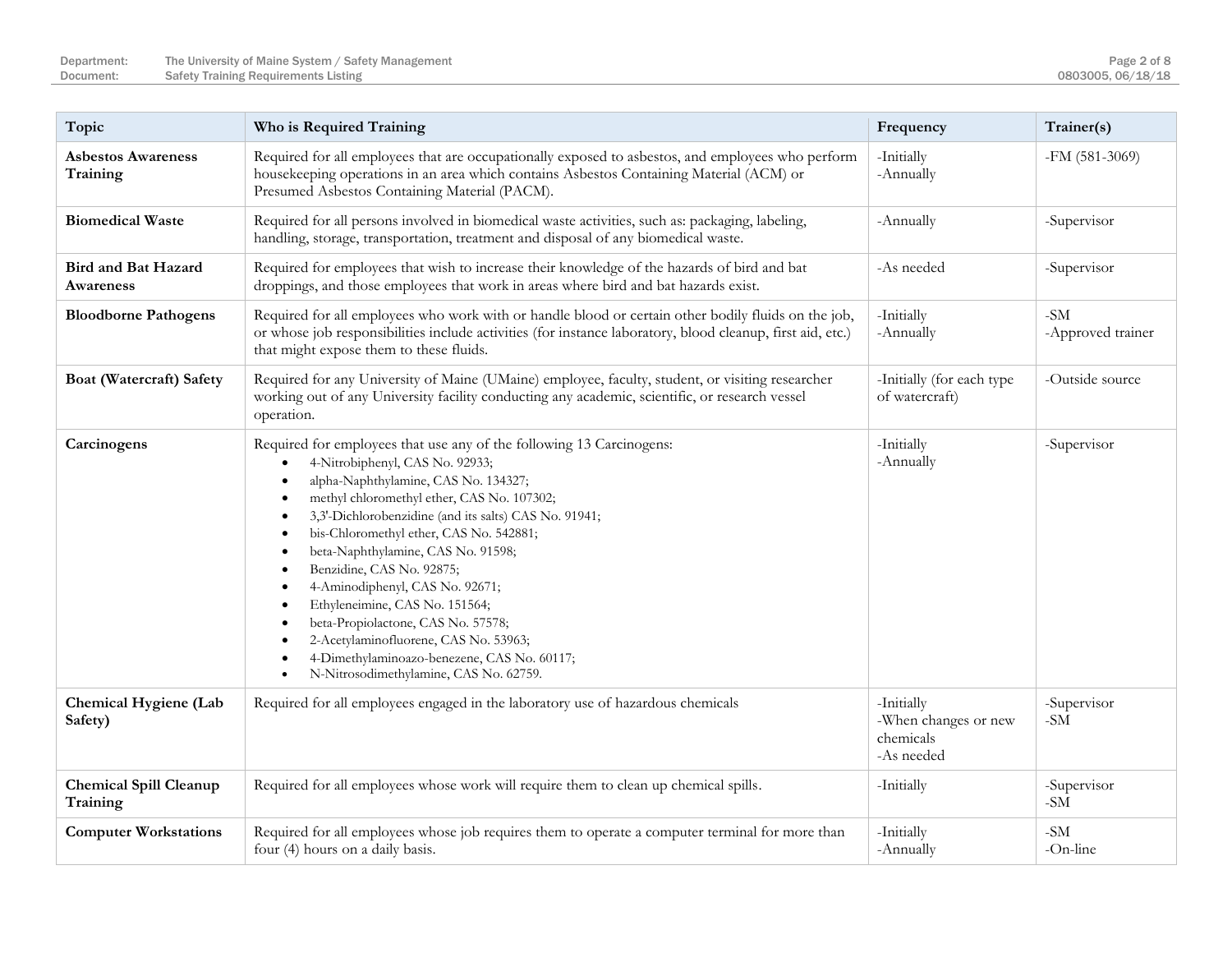| Topic                                                                           | Who is Required Training                                                                                                                                                                                                                                                                                                                                                                                                                                                                                                                                                                                                                                                                                                                                                                                     | Frequency                | Trainer(s)                                                          |
|---------------------------------------------------------------------------------|--------------------------------------------------------------------------------------------------------------------------------------------------------------------------------------------------------------------------------------------------------------------------------------------------------------------------------------------------------------------------------------------------------------------------------------------------------------------------------------------------------------------------------------------------------------------------------------------------------------------------------------------------------------------------------------------------------------------------------------------------------------------------------------------------------------|--------------------------|---------------------------------------------------------------------|
| <b>Confined Space Training</b>                                                  | Required for all employees who may enter or standby for the entry of another worker into a<br>confined space (permit required and non-permit required).                                                                                                                                                                                                                                                                                                                                                                                                                                                                                                                                                                                                                                                      | Initially and as needed  | -Supervisor<br>$\mbox{-}\mathrm{SM}$<br>-On-line<br>-Outside source |
| <b>Cranes and Hoists</b>                                                        | Required for designated personnel who operate a crane. Applies to overhead and gantry cranes,<br>including semi-gantry, cantilever gantry, wall cranes, storage bridge cranes, and others having the<br>same fundamental characteristics. These cranes are grouped because they all have trolleys and<br>similar travel characteristics. Note: Cranes and Hoists also require a competent person for slings                                                                                                                                                                                                                                                                                                                                                                                                  | -Initially<br>-As needed | -Supervisor<br>-Outside source                                      |
| <b>Crowd Manager Training</b>                                                   | Required for all employees working at specific on-campus events involving crowds, for example,<br>student security personnel at indoor sports and concerts. Crowd managers are required to control<br>the crowd, keep egress paths clear, and assist in rapid evacuation.                                                                                                                                                                                                                                                                                                                                                                                                                                                                                                                                    | -Initially               | $-SM$                                                               |
| <b>Department Annual</b><br><b>Safety Training</b>                              | Required for all employees, including work study students, Teaching Assistants, Resident Directors,<br>and any other person who receives pay or compensation for work performed.                                                                                                                                                                                                                                                                                                                                                                                                                                                                                                                                                                                                                             | -Initially<br>-Annually  | -Supervisor                                                         |
| Dive Safety (Scientific<br>Diving)                                              | Scientific Diving website                                                                                                                                                                                                                                                                                                                                                                                                                                                                                                                                                                                                                                                                                                                                                                                    | -Initially<br>-Annually  | -Darling Marine<br>Center                                           |
| <b>Electrical Safety Related</b><br>Work Practices (other<br>than electricians) | Required for workers (who are not qualified electricians) whose occupational exposure causes them<br>to face a higher than normal risk of an electrical accident. Typical jobs include:<br>Blue collar supervisors<br>$\bullet$<br>Construction workers<br>$\bullet$<br>Electrical and electronic engineers<br>$\bullet$<br>Electrical and electronic equipment assemblers<br>٠<br>Electrical and electronic technicians<br>Electricians<br>Industrial machine operators<br>٠<br>Loggers<br>Material handling equipment operators<br>Mechanics and repairers<br>Painters<br>Riggers and roustabouts<br>Stationary engineers<br>Tradesman/Craftsman<br>Welders<br>Required for persons who enter areas where contact with live electrical wires is likely (i.e. where wires<br>are exposed and/or unsecured). | -Initially               | -Supervisor<br>$-SM$                                                |
| <b>Electrical Work Practices</b><br>(Qualified<br>persons/electricians)         | Required for electrical "qualified" persons. The qualified person must demonstrate (for example:<br>experience, license, certificate, education, etc.) that they are permitted to work on or near exposed<br>energized parts                                                                                                                                                                                                                                                                                                                                                                                                                                                                                                                                                                                 | -Initially               | -Supervisor<br>-Outside Source                                      |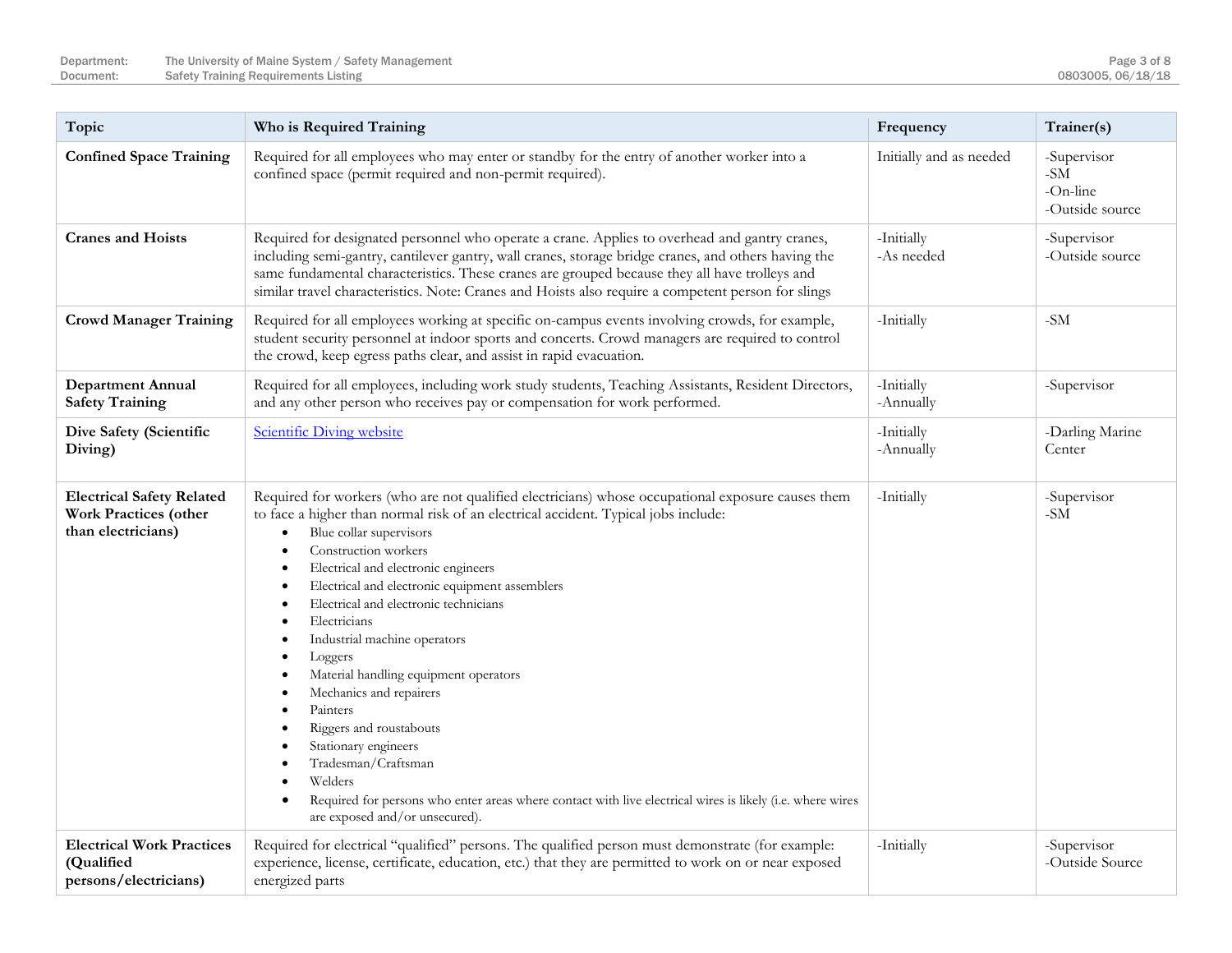| Topic                                                    | Who is Required Training                                                                                                                                                                                                                                                                                                                                                                                                  | Frequency                                                                                        | Trainer(s)                                              |
|----------------------------------------------------------|---------------------------------------------------------------------------------------------------------------------------------------------------------------------------------------------------------------------------------------------------------------------------------------------------------------------------------------------------------------------------------------------------------------------------|--------------------------------------------------------------------------------------------------|---------------------------------------------------------|
| <b>Emergency Action Plans</b>                            | All employees                                                                                                                                                                                                                                                                                                                                                                                                             | -Initially<br>-Annually (during<br>Department Annual<br>Safety Training                          | -Supervisor                                             |
| <b>Ergonomics (or) Back</b><br><b>Safety and Lifting</b> | Recommended for all employees who wish to proactively address any ergonomics or back safety<br>issues within their workspace or improve general working conditions so that they can reasonably<br>accommodate employees with an ergonomically correct workplace. Employees who frequently are<br>required to lift, carry, handle heavy or bulky or light materials and/or objects should receive back<br>safety training. | -As needed                                                                                       | -Supervisor<br>$-SM$                                    |
| Excavation and Trenching<br>Safety Program               | Required for all employees who are or may be working in or around excavations.                                                                                                                                                                                                                                                                                                                                            | -Initially                                                                                       | -Supervisor<br>-Outside Source                          |
| Fall Protection                                          | Required for each employee engaged in work activities on campus or at its remote facilities that<br>expose them to potential falls from an elevated location (six feet or greater for employees<br>conducting construction-related job tasks, and four feet or greater for all other employees)                                                                                                                           | -Initially                                                                                       | -Supervisor<br>$\mbox{-}\mathrm{SM}$<br>-Outside source |
| Farm Safety (Agricultural<br>Training Requirements)      | Required for all employees engaged in farming/agricultural activities                                                                                                                                                                                                                                                                                                                                                     | -Initially<br>-Annually                                                                          | -Supervisor<br>-On-line                                 |
| Field Work                                               | Required for all UMaine employees involved in fieldwork (independent study, research, etc.) should<br>be adequately informed of the hazards associated with working in the field. Additionally, all<br>employees working in remote areas where there is an absence of an infirmary, clinic, or hospital in<br>near proximity to the workplace, must be trained in first aid.                                              | -Initially                                                                                       | -Supervisor<br>-On-line                                 |
| Fire Detection Systems                                   | Required for personnel servicing, maintaining and testing (to include cleaning and necessary<br>sensitivity adjustments) fire detection systems                                                                                                                                                                                                                                                                           | -Initially                                                                                       | -Supervisor                                             |
| Fire Extinguishers<br>(Portable)                         | Required for all employees who are required to use a fire extinguisher must receive this training<br>annually and hands-on training once every three years. Also, safety or evacuation coordinators;<br>emergency responders; users of open flames, flammable materials or chemicals; workers working at<br>remote sites without ready access to a local fire department; or welders must also receive this<br>training.  | -Initially<br>-Annually (refresher<br>training)<br>-Hands-on training once<br>every three years. | -Initial, FM<br>-Refresher, On-line<br>-Hands-on, FM    |
| Fire Prevention Plans                                    | All employees                                                                                                                                                                                                                                                                                                                                                                                                             | -Initially<br>-As necessary                                                                      | -Supervisor                                             |
| Fire Suppression<br>Equipment                            | Required for persons designated to inspect, maintain, operate, or repair fixed extinguishing systems.<br>It applies to all fixed extinguishing systems installed to meet a particular OSHA standard except for<br>automatic sprinkler systems which are covered by 1910.159.                                                                                                                                              | -Initially<br>-Annually                                                                          | -Supervisor<br>-Outside Source                          |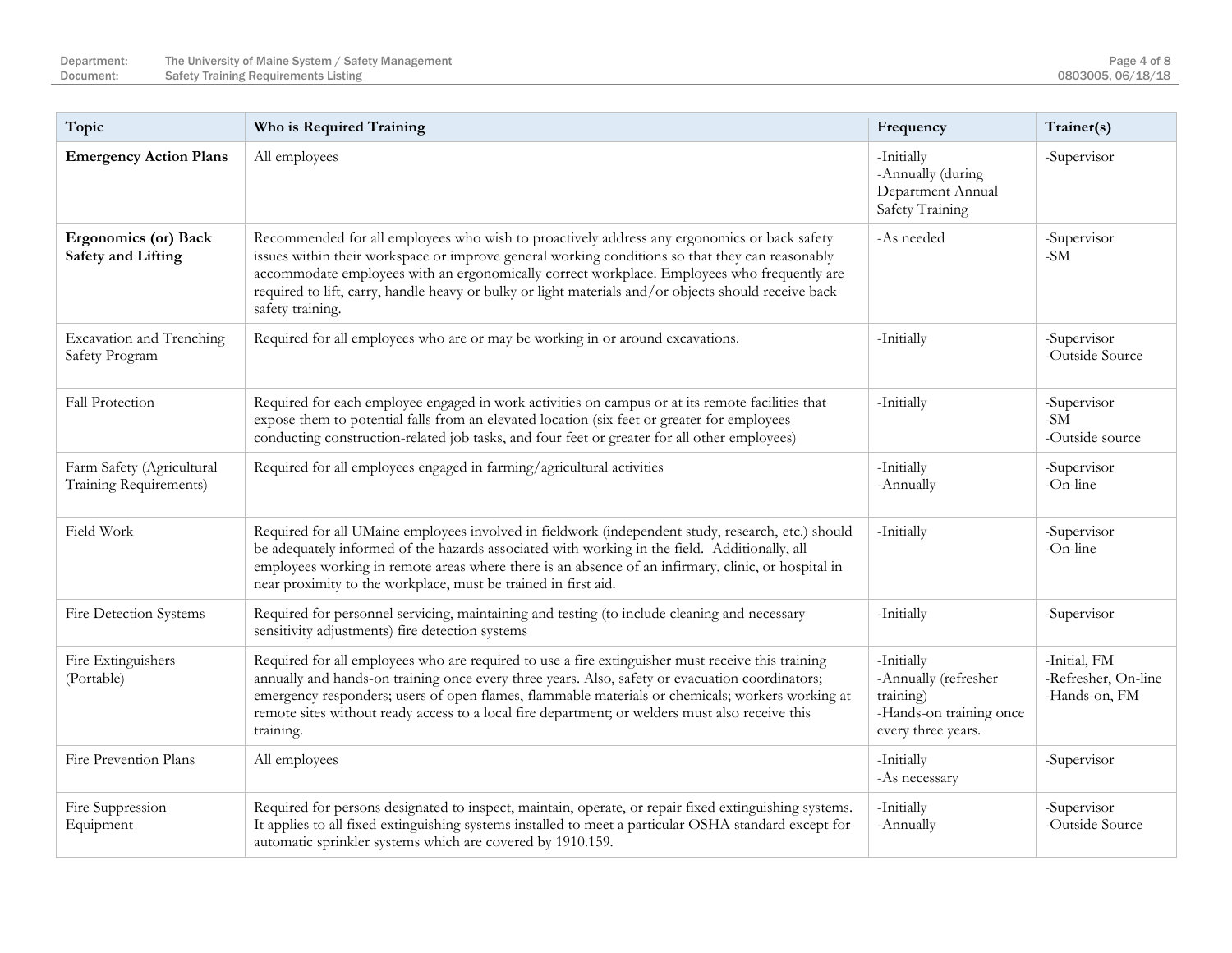| Topic                                                              | Who is Required Training                                                                                                                                                                                                                                                                                                                                                                                                                                                                                                                                                                                                                                                                                                                                                                                                                                                                                                                                                                                                                                                                                                                                                                                                                                                                                                                                                                             | Frequency                       | Trainer(s)                                         |
|--------------------------------------------------------------------|------------------------------------------------------------------------------------------------------------------------------------------------------------------------------------------------------------------------------------------------------------------------------------------------------------------------------------------------------------------------------------------------------------------------------------------------------------------------------------------------------------------------------------------------------------------------------------------------------------------------------------------------------------------------------------------------------------------------------------------------------------------------------------------------------------------------------------------------------------------------------------------------------------------------------------------------------------------------------------------------------------------------------------------------------------------------------------------------------------------------------------------------------------------------------------------------------------------------------------------------------------------------------------------------------------------------------------------------------------------------------------------------------|---------------------------------|----------------------------------------------------|
| First Aid / CPR                                                    | Employees working in remote areas (i.e. field work) where there is an absence of an infirmary, clinic,<br>$\bullet$<br>or hospital in near proximity to the workplace.<br>Employees who conduct all types of logging, regardless of the end use of the wood. These types of<br>$\bullet$<br>logging include, but are not limited to, pulpwood and timber harvesting and the logging of sawlogs,<br>veneer bolts, poles, pilings and other forest products.<br>Employees exposed to the hazards of electrical shock when they perform work on or associated with<br>$\bullet$<br>exposed lines or equipment energized at 50 volts or more.<br>Employees designated as responsible for rendering medical assistance (first aid).<br>Telecommunications employees. Employees who work in switching centers whose work includes the<br>$\bullet$<br>installation, operation, maintenance, rearrangement, and removal of communications equipment and<br>other associated equipment. Employees who do field work which includes the installation, operation,<br>maintenance, rearrangement, and removal of conductors and other equipment used for signal or<br>communication service, and of their supporting or containing structures, overhead or underground,<br>on public or private rights of way, including buildings or other structures.<br>Employees engaged in scientific diving.<br>$\bullet$ | -Current Certification          | -UMaine UVAC<br>-Outside Source                    |
| Flammable and<br>Combustible Liquids (Tank<br>Storage)             | Required for employees who want to learn more about flammable and combustible liquid hazard<br>identification, avoidance and control. Flammable and combustible tank storage station operators<br>and other employees depended upon to carry out detailed printed instructions of what to do in<br>flood emergencies.                                                                                                                                                                                                                                                                                                                                                                                                                                                                                                                                                                                                                                                                                                                                                                                                                                                                                                                                                                                                                                                                                | -As needed                      | -Supervisor                                        |
| Hazard Communication                                               | Required for employees who may be exposed to hazardous chemicals under normal operating<br>conditions or in foreseeable emergencies. For instance, "exposed" means that an employee is<br>subjected to any routes of entry (e.g. inhalation, ingestion, skin contact or absorption) in the course<br>of employment to a chemical that is a physical or health hazard, and includes potential (e.g.<br>accidental or possible) exposure.                                                                                                                                                                                                                                                                                                                                                                                                                                                                                                                                                                                                                                                                                                                                                                                                                                                                                                                                                              | -Initially<br>-With new changes | -Supervisor<br>-On-line                            |
| Hazardous Materials<br>Shipping                                    | Required for employees who may receive (sign-for or unload); ship hazardous materials; transport<br>hazardous materials; or sign hazardous waste manifests.                                                                                                                                                                                                                                                                                                                                                                                                                                                                                                                                                                                                                                                                                                                                                                                                                                                                                                                                                                                                                                                                                                                                                                                                                                          | -Every three years              | $-SM$                                              |
| Hazardous Waste Training                                           | Required for employees who handle hazardous waste at a Satellite Accumulation Area (SAA); handle<br>universal waste; manage a 90-day storage area; manifest hazardous waste; or make hazardous waste<br>determinations.                                                                                                                                                                                                                                                                                                                                                                                                                                                                                                                                                                                                                                                                                                                                                                                                                                                                                                                                                                                                                                                                                                                                                                              | -Initially<br>-Annually         | $-SM$                                              |
| Hazardous Waste<br>Operations and Emergency<br>Response (HAZWOPER) | SM conducts the First Responder Awareness level training annually for SM Staff, Public Safety, and<br>Facility Emergency Coordinators. Additional training (above the First Responder Awareness level)<br>is provided for selected individuals as necessary.                                                                                                                                                                                                                                                                                                                                                                                                                                                                                                                                                                                                                                                                                                                                                                                                                                                                                                                                                                                                                                                                                                                                         | -Annually                       | -SM (Awareness)<br>-Outside source (all<br>others) |
| Hearing Conservation<br>Training                                   | Required for all employees whose noise exposures equal or exceed an 8-hour time-weighted average<br>sound level (TWA) of 85 decibels or equivalently, a dose of fifty percent.<br>Frequency: Initially and annually                                                                                                                                                                                                                                                                                                                                                                                                                                                                                                                                                                                                                                                                                                                                                                                                                                                                                                                                                                                                                                                                                                                                                                                  | -Initially<br>-Annually         | $-SM$<br>-On-line                                  |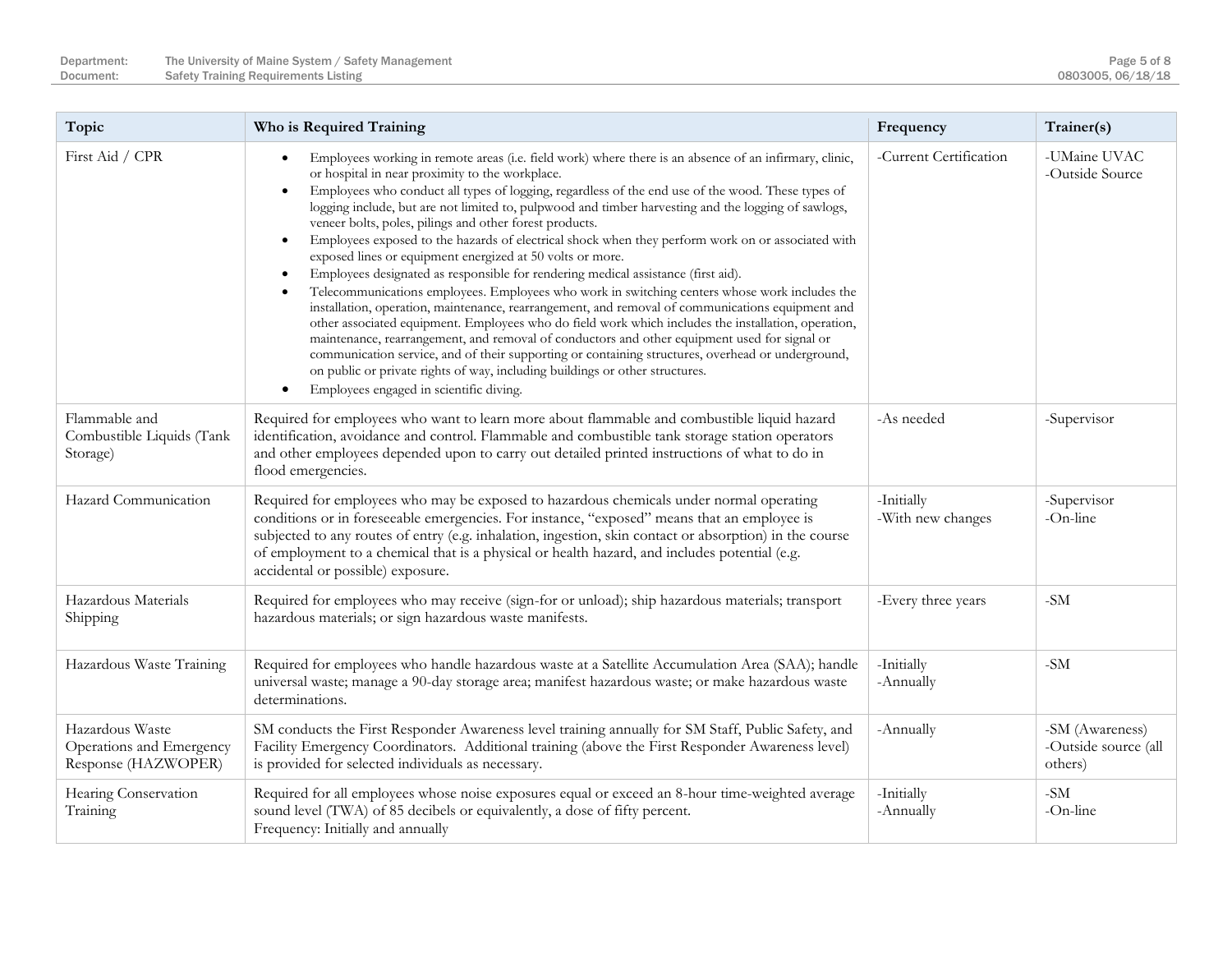| Topic                                                        | Who is Required Training                                                                                                                                                                                                                                                                                                                                                                                                                                                                                                                                                                                                           | Frequency                                                                             | Trainer(s)                                                                 |
|--------------------------------------------------------------|------------------------------------------------------------------------------------------------------------------------------------------------------------------------------------------------------------------------------------------------------------------------------------------------------------------------------------------------------------------------------------------------------------------------------------------------------------------------------------------------------------------------------------------------------------------------------------------------------------------------------------|---------------------------------------------------------------------------------------|----------------------------------------------------------------------------|
| Hotwork/Firewatch                                            | Required for all employees who participate as (or fulfill the duties of) a fire watch in hot work such<br>as welding, cutting, and brazing near flammables or combustibles. Additionally, fire watchers are<br>required to have fire extinguisher training.                                                                                                                                                                                                                                                                                                                                                                        | -Initially                                                                            | -Supervisor                                                                |
| Ladder Safety                                                | Required for all employees who use ladders during construction, alteration repair (including painting<br>and decorating), and demolition work.                                                                                                                                                                                                                                                                                                                                                                                                                                                                                     | -Initially<br>-As needed                                                              | -Supervisor                                                                |
| Laser Safety                                                 | Required for employees, research, and educational activities involving lasers. Laser operators or<br>users who sets up, aligns, operates, or uses class 3b or 4 lasers for experimental or research<br>purposes, or has other assigned laser duties.                                                                                                                                                                                                                                                                                                                                                                               | -Initially<br>-Annual refresher                                                       | -Radiation Safety<br>Officer (RSO)<br>(Initial)<br>-On-line<br>(Refresher) |
| Lead                                                         | Required for employees working in areas where there is a potential exposure to airborne lead.                                                                                                                                                                                                                                                                                                                                                                                                                                                                                                                                      | -Initially<br>-Annually                                                               | -FM                                                                        |
| Lockout/Tagout (the<br>Control of Hazardous<br>Energy)       | Required for any employee who performs servicing and maintenance of machines and equipment in<br>which the unexpected energization or startup of the machines or equipment, or release of stored<br>energy could cause injury to employees.                                                                                                                                                                                                                                                                                                                                                                                        | -Initially<br>-As needed<br>-With new changes                                         | -Supervisor<br>$-SM$<br>-Outside source<br>-On-line<br>(Refresher)         |
| Mechanical Power Presses                                     | Required for operators of mechanical power presses and maintenance personnel who care for,<br>inspect, and maintain power presses.                                                                                                                                                                                                                                                                                                                                                                                                                                                                                                 | -Initially<br>-Annually                                                               | -Supervisor<br>-Outside source                                             |
| Oil Spill Prevention Control<br>and Countermeasure<br>(SPCC) | Required for owners/operators and oil handling personnel involved in operation and maintenance<br>of oil storage areas. "Oil handling personnel" means employees engaged in the operation and<br>maintenance of oil storage containers or the operation of equipment related to storage containers<br>and emergency response personnel. This term is not interpreted to include secretaries, clerks, and<br>other personnel who are never involved in operation or maintenance activities related to oil storage<br>or equipment, oil transfer operations, emergency response, countermeasure functions, or similar<br>activities. | -Initially<br>-Annually                                                               | -FM<br>-Remote Site<br>Manager                                             |
| Personal Protective<br>Equipment (PPE)                       | Required for all employees who must wear PPE                                                                                                                                                                                                                                                                                                                                                                                                                                                                                                                                                                                       | -Initially                                                                            | -Supervisor<br>$\text{-SM}$                                                |
| Pesticides                                                   | Required for agricultural workers — performing tasks related to the cultivation and harvesting of<br>plants on farms or in greenhouses, nurseries, or forests. Pesticide handlers - assigned to mix, load or<br>apply agricultural pesticides; clean or repair equipment; act as flaggers, etc.                                                                                                                                                                                                                                                                                                                                    | -Maine Worker<br><b>Protection Standard</b><br>information regarding<br>the frequency | -Outside source                                                            |
| Power Tools and Powder<br><b>Actuated Tools</b>              | Required for all employees that may operate power tools or powder actuated tools must be trained<br>in the operation of that particular tool.                                                                                                                                                                                                                                                                                                                                                                                                                                                                                      | -Initially<br>-As needed                                                              | -Supervisor                                                                |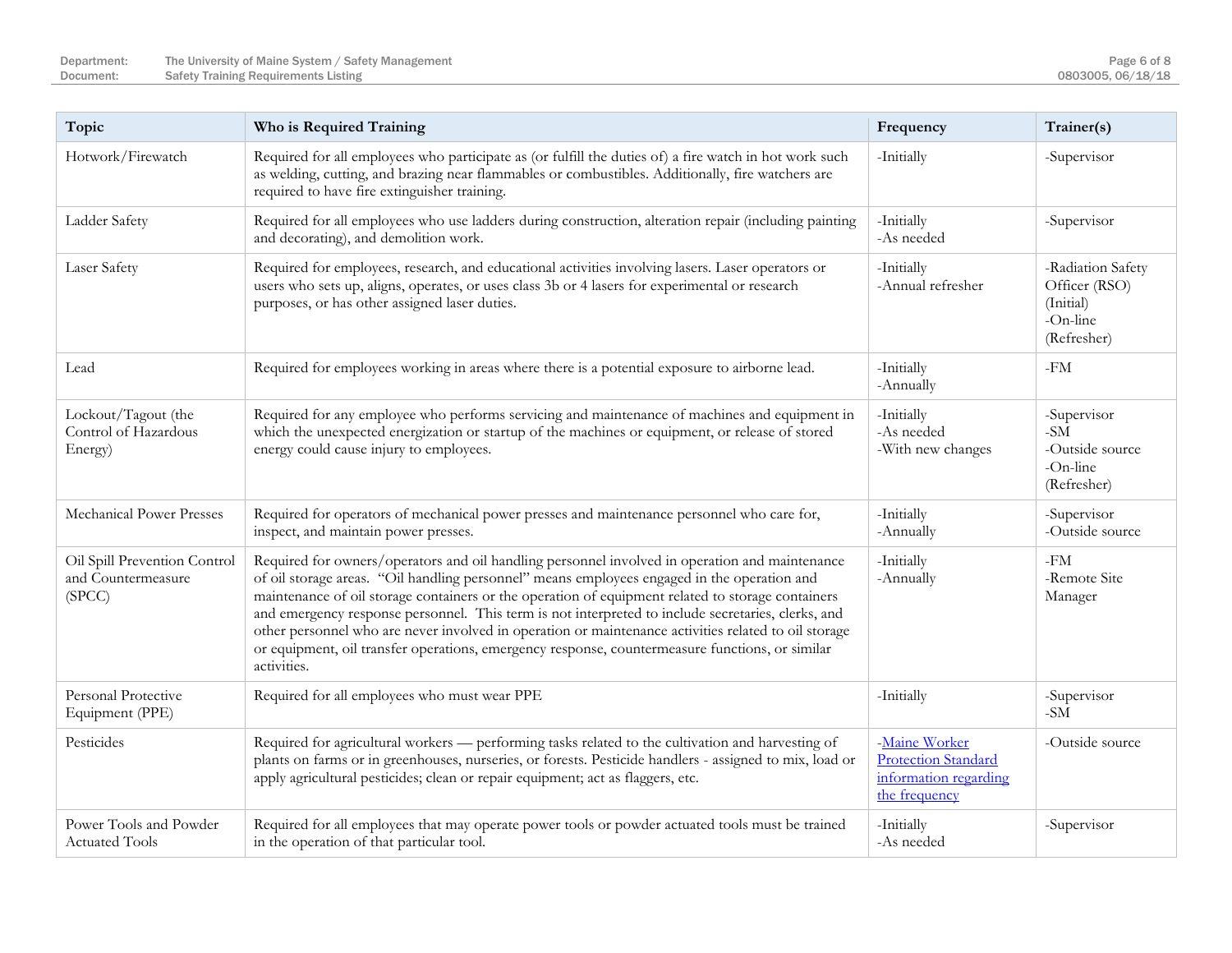| Topic                                                | Who is Required Training                                                                                                                                                                                                                                                                                                                                                                                                      | Frequency                                                | Trainer(s)                                                                 |
|------------------------------------------------------|-------------------------------------------------------------------------------------------------------------------------------------------------------------------------------------------------------------------------------------------------------------------------------------------------------------------------------------------------------------------------------------------------------------------------------|----------------------------------------------------------|----------------------------------------------------------------------------|
| Powered Industrial Trucks                            | Required for all employees who operate forklifts, walker-stackers, transporters or other industrial<br>trucks (other than those registered with the Department of Motor Vehicles).                                                                                                                                                                                                                                            | -Initially<br>-When changes occur -<br>Every three years | -Supervisor<br>$\mbox{-}\mathrm{SM}$<br>-Outside source                    |
| Radiation Safety                                     | Required for researchers, educators and students who use radioactive material or radiation<br>producing equipment (i.e. electron microscopes, X-ray machines, sealed sources, detectors and<br>tracers) at the University of Maine. Authorized users (including principal investigators and<br>supervisors) who have been formally approved for the acquisition and use of radioisotopes or<br>radiation producing equipment. | -Initially<br>-Annual refresher                          | -Radiation Safety<br>Officer (RSO)<br>(Initial)<br>-On-line<br>(Refresher) |
| Respiratory Protection<br>Program                    | Required for all employees who are required to, or choose to, wear respiratory protection (including<br>dust masks).                                                                                                                                                                                                                                                                                                          | -Initially<br>-Annually                                  | $-SM$<br>-On-line                                                          |
| Satellite Accumulation Area<br>Training              | Required for all employees (including student employees) who handle hazardous wastes.                                                                                                                                                                                                                                                                                                                                         | -Initially<br>-Annually                                  | $-On$ -line                                                                |
| Scaffolding                                          | Required for all employees who work or may work on supported scaffolding.                                                                                                                                                                                                                                                                                                                                                     | -Initially<br>-As needed<br>-With new changes            | -Outside source                                                            |
| Servicing Multi-piece and<br>Single Piece Rim Wheels | Required for employees who service multi-piece and single piece rim wheels used on large vehicles<br>such as trucks, tractors, trailers, buses and off-road machines. It does not apply to the servicing of<br>rim wheels used on automobiles, or on pickup trucks and vans utilizing automobile tires or truck<br>tires designated "LT"                                                                                      | -Initially<br>-As needed                                 | -Supervisor                                                                |
| Telecommunications                                   | Required for operations, installations and processes performed at telecommunications centers and at<br>telecommunications field installations, which are located outdoors or in building spaces used for<br>such field installations. Also telecommunications employees who are required to work with storage<br>batteries.                                                                                                   | -Initially                                               | -Supervisor<br>-Outside source                                             |
| Toxic and Hazardous<br>Substances                    | Required for all employees that are exposed to the following substances:<br>Vinyl chloride<br>Inorganic arsenic<br>$\bullet$<br>Cadmium<br>Benzene<br>Coke Oven Emissions<br><b>Cotton Dust</b><br>1,2-dibromo-3-chloropropane<br>Acrylonitrile<br>٠<br>Ethylene oxide<br>Formaldehyde<br>Methylenedianiline<br>1,3-Butadiene<br>Methylene Chloride<br>$\bullet$                                                              | -Initially<br>-Annually                                  | -Supervisor                                                                |